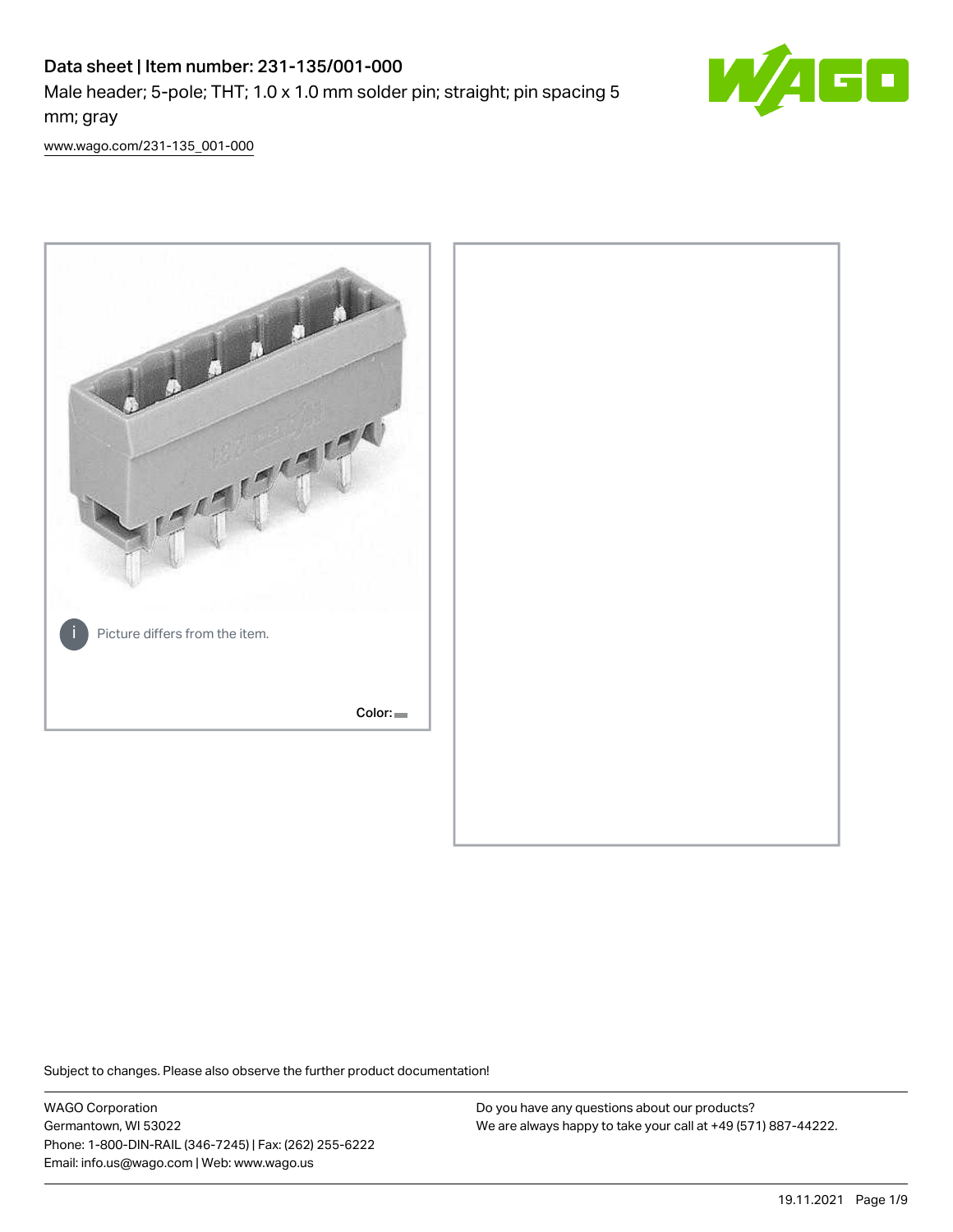

Dimensions in mm

 $L =$  (pole no.  $-1$ ) x pin spacing  $+8.2$  mm

#### Item description

- **Horizontal or vertical PCB mounting via straight or angled solder pins**
- **Pin cross-section: 1 x 1 mm**
- $\blacksquare$ With coding fingers

## Data Notes

Safety information 1 The MCS – MULTI CONNECTION SYSTEM includes connectors

Subject to changes. Please also observe the further product documentation!  $\nu$ 

WAGO Corporation Germantown, WI 53022 Phone: 1-800-DIN-RAIL (346-7245) | Fax: (262) 255-6222 Email: info.us@wago.com | Web: www.wago.us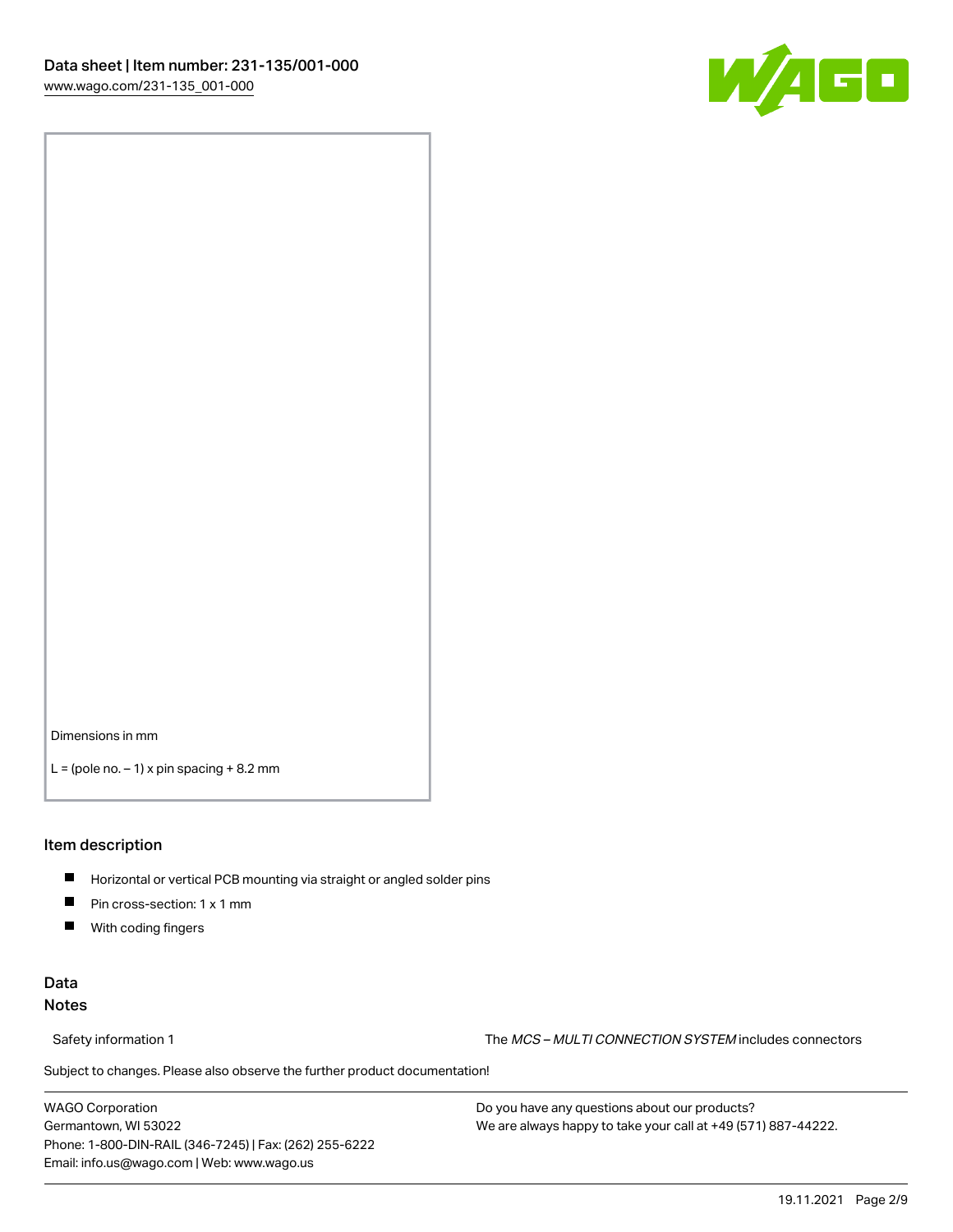

|           | without breaking capacity in accordance with DIN EN 61984. When<br>used as intended, these connectors must not be connected<br>/disconnected when live or under load. The circuit design should<br>ensure header pins, which can be touched, are not live when<br>unmated. |
|-----------|----------------------------------------------------------------------------------------------------------------------------------------------------------------------------------------------------------------------------------------------------------------------------|
| Variants: | Other pole numbers<br>3.8 mm pin projection for male headers with straight solder pins<br>Gold-plated or partially gold-plated contact surfaces<br>Other versions (or variants) can be requested from WAGO Sales or<br>configured at https://configurator.wago.com/        |

# Electrical data

## IEC Approvals

| Ratings per                 | IEC/EN 60664-1                                                        |
|-----------------------------|-----------------------------------------------------------------------|
| Rated voltage (III / 3)     | 320 V                                                                 |
| Rated surge voltage (III/3) | 4 <sub>k</sub> V                                                      |
| Rated voltage (III/2)       | 320 V                                                                 |
| Rated surge voltage (III/2) | 4 <sub>k</sub> V                                                      |
| Nominal voltage (II/2)      | 630 V                                                                 |
| Rated surge voltage (II/2)  | 4 <sub>k</sub> V                                                      |
| Rated current               | 12A                                                                   |
| Legend (ratings)            | $(III / 2)$ $\triangle$ Overvoltage category III / Pollution degree 2 |

# UL Approvals

| Approvals per                  | UL 1059 |
|--------------------------------|---------|
| Rated voltage UL (Use Group B) | 300 V   |
| Rated current UL (Use Group B) | 10 A    |
| Rated voltage UL (Use Group D) | 300 V   |
| Rated current UL (Use Group D) | 10 A    |

# Ratings per UL

| Rated voltage UL 1977 | 600 V |
|-----------------------|-------|
| Rated current UL 1977 |       |

# CSA Approvals

| Approvals per                   | ~~    |
|---------------------------------|-------|
| Rated voltage CSA (Use Group B) | 3UU 1 |

Subject to changes. Please also observe the further product documentation!

| <b>WAGO Corporation</b>                                | Do you have any questions about our products?                 |
|--------------------------------------------------------|---------------------------------------------------------------|
| Germantown, WI 53022                                   | We are always happy to take your call at +49 (571) 887-44222. |
| Phone: 1-800-DIN-RAIL (346-7245)   Fax: (262) 255-6222 |                                                               |
| Email: info.us@wago.com   Web: www.wago.us             |                                                               |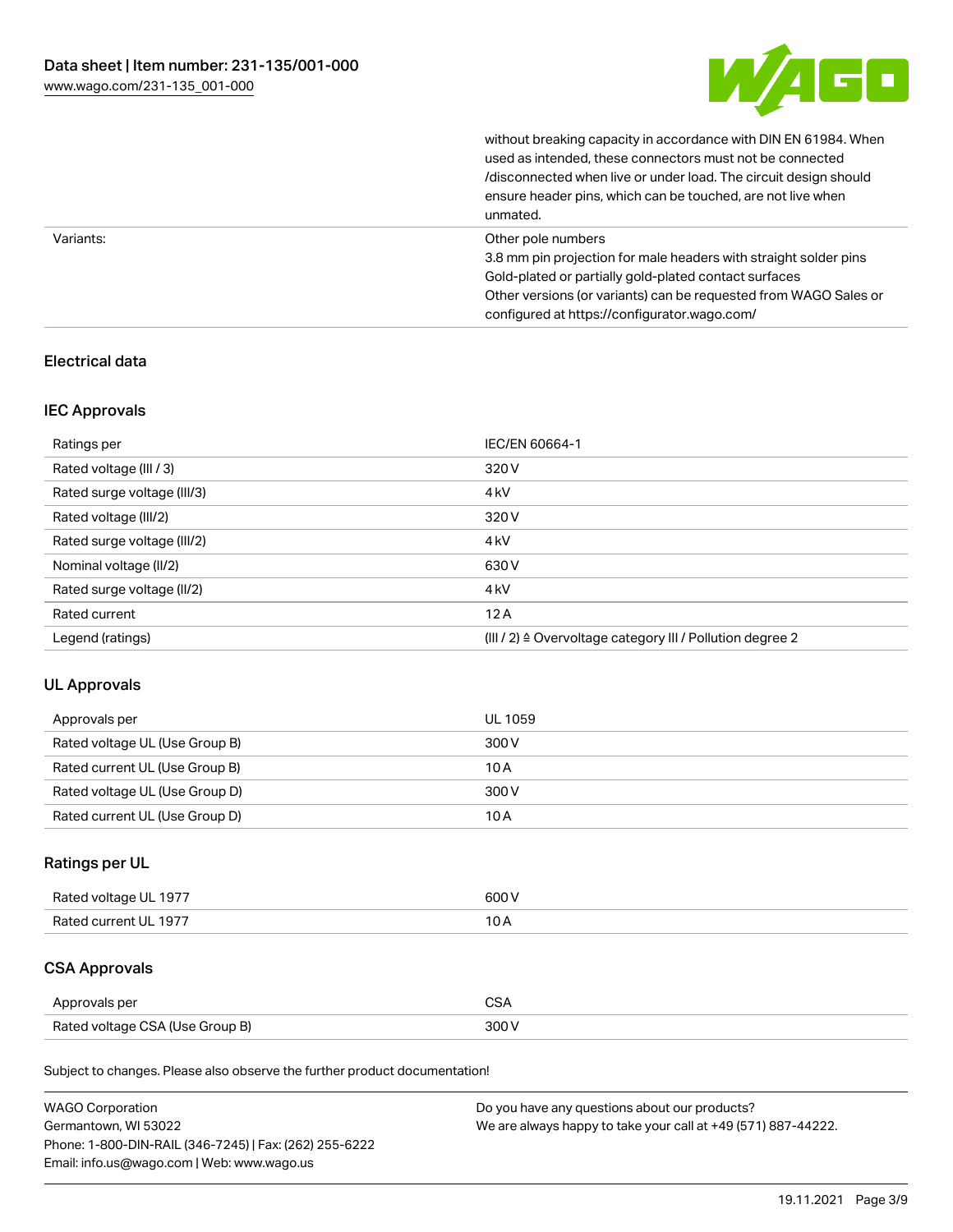[www.wago.com/231-135\\_001-000](http://www.wago.com/231-135_001-000)



| Rated current CSA (Use Group B) | 10 A  |
|---------------------------------|-------|
| Rated voltage CSA (Use Group D) | 300 V |
| Rated current CSA (Use Group D) | 10 A  |

#### Connection data

| Total number of potentials | w |
|----------------------------|---|
| Number of connection types |   |
| Number of levels           |   |

# Connection 1

| Number of poles |  |
|-----------------|--|
|                 |  |

# Physical data

| Pin spacing                          | 5 mm / 0.197 inch          |
|--------------------------------------|----------------------------|
| Width                                | 28.2 mm / 1.11 inch        |
| Height                               | 17 mm / 0.669 inch         |
| Height from the surface              | 12 mm / 0.472 inch         |
| Depth                                | 8.4 mm / 0.331 inch        |
| Solder pin length                    | 5 <sub>mm</sub>            |
| Solder pin dimensions                | $1 \times 1$ mm            |
| Drilled hole diameter with tolerance | $1.4$ <sup>(+0.1)</sup> mm |

## Plug-in connection

| Contact type (pluggable connector) | Male connector/plug |
|------------------------------------|---------------------|
| Connector (connection type)        | for PCB             |
| Mismating protection               | No                  |
| Mating direction to the PCB        | 90°                 |
| Locking of plug-in connection      | Without             |

# PCB contact

| PCB Contact                         | тнт                                      |
|-------------------------------------|------------------------------------------|
| Solder pin arrangement              | over the entire male connector (in-line) |
| Number of solder pins per potential |                                          |

Subject to changes. Please also observe the further product documentation!

WAGO Corporation Germantown, WI 53022 Phone: 1-800-DIN-RAIL (346-7245) | Fax: (262) 255-6222 Email: info.us@wago.com | Web: www.wago.us Do you have any questions about our products? We are always happy to take your call at +49 (571) 887-44222.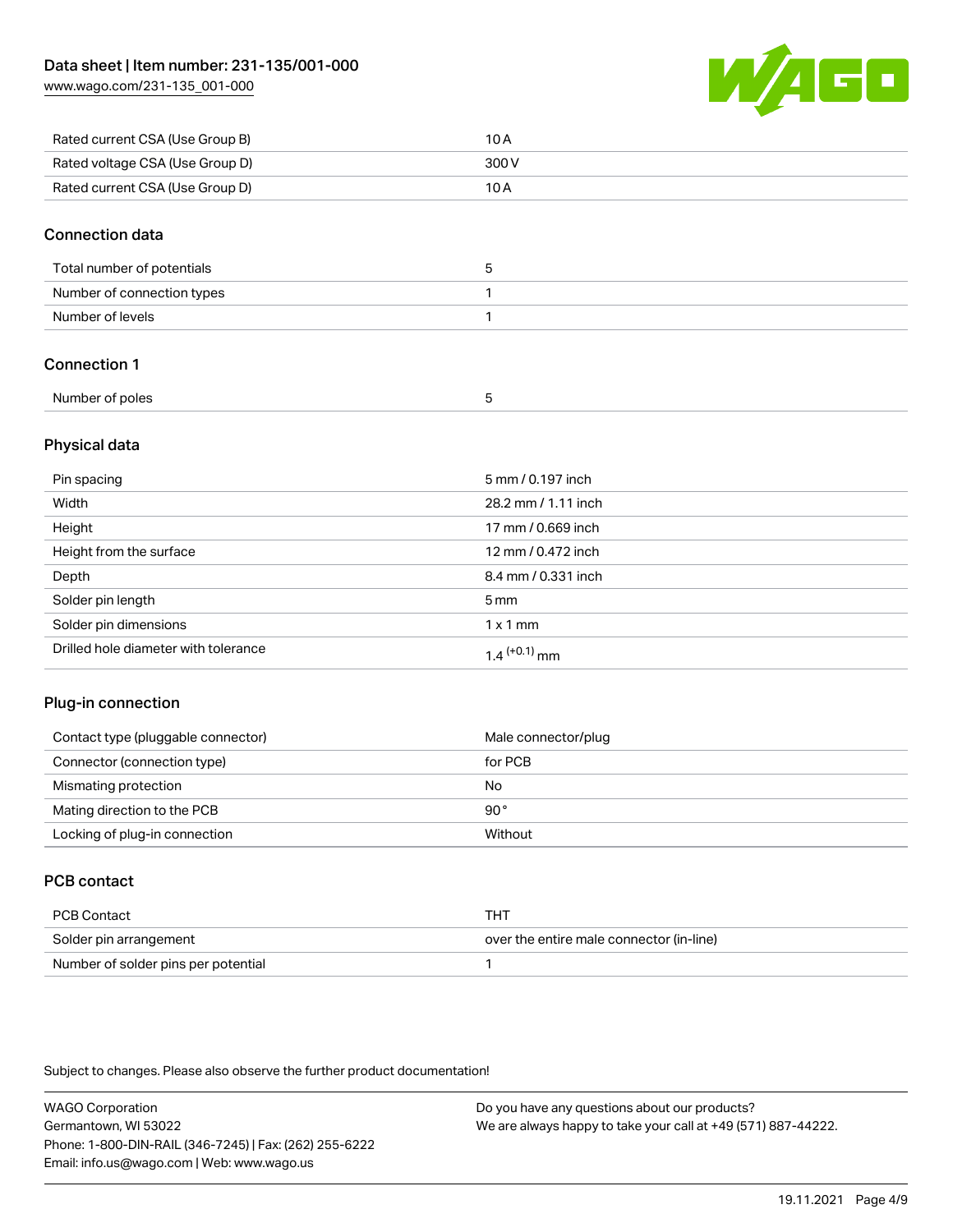

#### Material data

| Color                       | gray                                   |
|-----------------------------|----------------------------------------|
| Material group              |                                        |
| Insulation material         | Polyamide (PA66)                       |
| Flammability class per UL94 | V <sub>0</sub>                         |
| Contact material            | Electrolytic copper (E <sub>Cu</sub> ) |
| Contact plating             | tin-plated                             |
| Fire load                   | $0.032$ MJ                             |
| Weight                      | 2g                                     |
|                             |                                        |

## Environmental requirements

| Limit temperature range | . +100 °C<br>-60 |
|-------------------------|------------------|
|-------------------------|------------------|

# Commercial data

| Product Group         | 3 (Multi Conn. System) |
|-----------------------|------------------------|
| PU (SPU)              | 200 Stück              |
| Packaging type        | box                    |
| Country of origin     | DE                     |
| <b>GTIN</b>           | 4044918863155          |
| Customs tariff number | 8536694040             |

#### Approvals / Certificates

#### Country specific Approvals

| Logo | Approval                               | <b>Additional Approval Text</b> | Certificate<br>name |
|------|----------------------------------------|---------------------------------|---------------------|
|      | CВ<br>DEKRA Certification B.V.         | IEC 61984                       | NL-39756            |
|      | <b>CSA</b><br>DEKRA Certification B.V. | C <sub>22.2</sub>               | 1466354             |

#### Ship Approvals

|      |                             |                          | Certificate |
|------|-----------------------------|--------------------------|-------------|
| Logo | Approval                    | Additional Approval Text | name        |
|      | <b>ABS</b>                  | $\overline{\phantom{0}}$ | 19-         |
|      | American Bureau of Shipping |                          | HG1869876-  |

Subject to changes. Please also observe the further product documentation!

| <b>WAGO Corporation</b>                                | Do you have any questions about our products?                 |
|--------------------------------------------------------|---------------------------------------------------------------|
| Germantown, WI 53022                                   | We are always happy to take your call at +49 (571) 887-44222. |
| Phone: 1-800-DIN-RAIL (346-7245)   Fax: (262) 255-6222 |                                                               |
| Email: info.us@wago.com   Web: www.wago.us             |                                                               |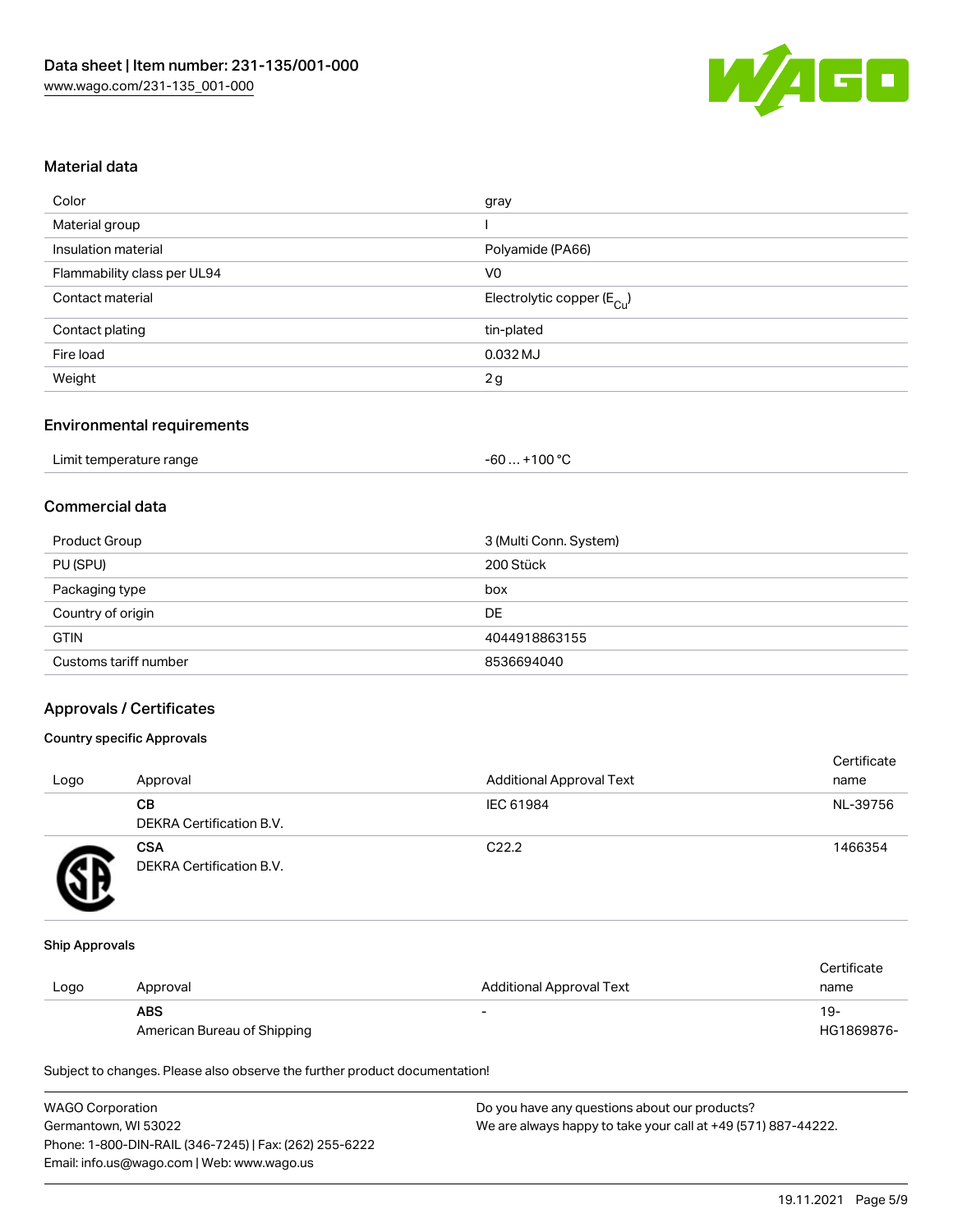

| <b>ABS</b>          |                                        |                                 | <b>PDA</b>     |
|---------------------|----------------------------------------|---------------------------------|----------------|
| <b>BUREAU</b>       | BV<br>Bureau Veritas S.A.              | IEC 60998                       | 11915/D0<br>BV |
|                     | <b>DNV GL</b>                          | -                               | TAE000016Z     |
|                     | Det Norske Veritas, Germanischer Lloyd |                                 |                |
| <b>UL-Approvals</b> |                                        |                                 |                |
|                     |                                        |                                 | Certificate    |
| Logo                | Approval                               | <b>Additional Approval Text</b> | name           |
|                     | UL                                     | <b>UL 1059</b>                  | E45172         |
|                     | Underwriters Laboratories Inc.         |                                 |                |

UR Underwriters Laboratories Inc. UL 1977 E45171

#### Counterpart

| Item no.231-105/026-000<br>Female plug; 5-pole; 12 AWG max; pin spacing 5 mm; 1 conductor per pole; gray                                                                                              | www.wago.com/231-105/026-<br>000          |
|-------------------------------------------------------------------------------------------------------------------------------------------------------------------------------------------------------|-------------------------------------------|
| Item no.231-2105/026-000<br>2-conductor female connector; Push-in CAGE CLAMP <sup>®</sup> ; 2.5 mm <sup>2</sup> ; Pin spacing 5 mm; 5-pole; with<br>integrated end plate; 2,50 mm <sup>2</sup> ; gray | www.wago.com/231-2105/026-<br>000         |
| Item no.231-2105/037-000<br>2-conductor female connector; Push-in CAGE CLAMP®; 2.5 mm <sup>2</sup> ; Pin spacing 5 mm; 5-pole;<br>Lateral locking levers; 2,50 mm <sup>2</sup> ; gray                 | www.wago.com/231-2105/037-<br>000         |
| Item no.2231-105/026-000<br>Female plug; 5-pole; push-button; 12 AWG max; pin spacing 5 mm; 1-conductor per pole; gray                                                                                | www.wago.com/2231-105/026-<br>000         |
| Item no.2231-105/026-000/134-000<br>Female plug; 5-pole; push-button; with strain relief plate; 12 AWG max; pin spacing 5 mm; 1-<br>conductor per pole; gray                                          | www.wago.com/2231-105/026-<br>000/134-000 |
| Item no.2231-105/037-000/134-000<br>Female plug; 5-pole; push-button; locking lever with strain relief plate; 12 AWG max; pin spacing 5<br>mm;1-conductor per pole; gray                              | www.wago.com/2231-105/037-<br>000/134-000 |
| Item no.2231-105/031-000                                                                                                                                                                              | www.wago.com/2231-105/031-                |

Subject to changes. Please also observe the further product documentation!

WAGO Corporation Germantown, WI 53022 Phone: 1-800-DIN-RAIL (346-7245) | Fax: (262) 255-6222 Email: info.us@wago.com | Web: www.wago.us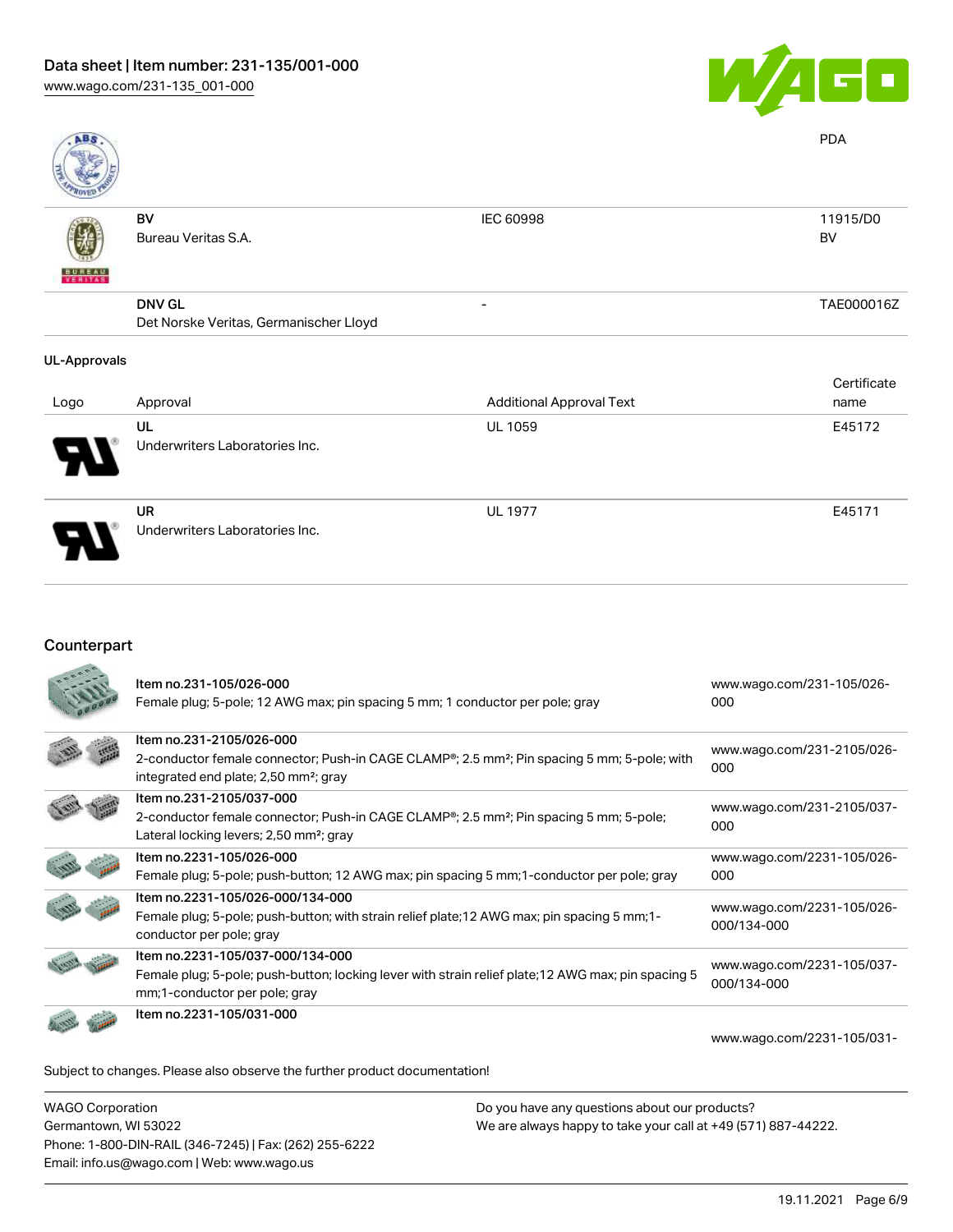# Data sheet | Item number: 231-135/001-000

[www.wago.com/231-135\\_001-000](http://www.wago.com/231-135_001-000)



Female plug; 5-pole; push-button; mounting flange;12 AWG max; pin spacing 5 mm;1-conductor per pole; gray [000](https://www.wago.com/2231-105/031-000)

| Item no.2231-105/037-000<br>Female plug; 5-pole; push-button; locking lever; 12 AWG max; pin spacing 5 mm; 1-conductor per<br>pole; gray                        | www.wago.com/2231-105/037-<br>000 |
|-----------------------------------------------------------------------------------------------------------------------------------------------------------------|-----------------------------------|
| Item no.231-105/031-000<br>Female plug; 5-pole; mounting flange; 12 AWG max; pin spacing 5 mm; 1 conductor per pole; gray                                       | www.wago.com/231-105/031-<br>000  |
| Item no.2231-105/102-000<br>Female plug; 5-pole; push-button; with integrated end plate; 12 AWG max; pin spacing 5 mm; 1-<br>conductor per pole; gray           | www.wago.com/2231-105/102-<br>000 |
| Item no.231-105/037-000<br>Female plug; 5-pole; locking lever; 12 AWG max; pin spacing 5 mm; 1 conductor per pole; gray                                         | www.wago.com/231-105/037-<br>000  |
| Item no.231-105/102-000<br>Female plug; 5-pole; with integrated end plate; 12 AWG max; pin spacing 5 mm; 1 conductor per<br>pole; gray                          | www.wago.com/231-105/102-<br>000  |
| Item no.232-205/026-000<br>1-conductor female connector, angled; CAGE CLAMP <sup>®</sup> ; 2.5 mm <sup>2</sup> ; Pin spacing 5 mm; 5-pole; 2,50<br>$mm2$ ; gray | www.wago.com/232-205/026-<br>000  |
| Item no.232-105/026-000<br>1-conductor female connector, angled; CAGE CLAMP®; 2.5 mm <sup>2</sup> ; Pin spacing 5 mm; 5-pole; 2,50<br>$mm2$ ; gray              | www.wago.com/232-105/026-<br>000  |
|                                                                                                                                                                 |                                   |

# Optional accessories

#### Coding

| Intermediate plate                                                                                                                                                                                                                                                                                                                                  |                                                                  |                      |
|-----------------------------------------------------------------------------------------------------------------------------------------------------------------------------------------------------------------------------------------------------------------------------------------------------------------------------------------------------|------------------------------------------------------------------|----------------------|
| $\begin{picture}(20,5) \put(0,0){\line(1,0){15}} \put(15,0){\line(1,0){15}} \put(15,0){\line(1,0){15}} \put(15,0){\line(1,0){15}} \put(15,0){\line(1,0){15}} \put(15,0){\line(1,0){15}} \put(15,0){\line(1,0){15}} \put(15,0){\line(1,0){15}} \put(15,0){\line(1,0){15}} \put(15,0){\line(1,0){15}} \put(15,0){\line(1,0){15}} \put(15,0){\line(1,$ | ltem no.: 231-500<br>Spacer; for formation of groups; light gray | www.wago.com/231-500 |
| Coding                                                                                                                                                                                                                                                                                                                                              |                                                                  |                      |
|                                                                                                                                                                                                                                                                                                                                                     | Item no.: 231-129<br>Coding key; snap-on type; light gray        | www.wago.com/231-129 |

# **Downloads Documentation**

| <b>Additional Information</b> |            |        |          |
|-------------------------------|------------|--------|----------|
| Technical explanations        | 2019 Apr 3 | pdf    | Download |
|                               |            | 2.0 MB |          |

# CAD files

## CAE data

Subject to changes. Please also observe the further product documentation!

| <b>WAGO Corporation</b>                                | Do you have any questions about our products?                 |
|--------------------------------------------------------|---------------------------------------------------------------|
| Germantown, WI 53022                                   | We are always happy to take your call at +49 (571) 887-44222. |
| Phone: 1-800-DIN-RAIL (346-7245)   Fax: (262) 255-6222 |                                                               |
| Email: info.us@wago.com   Web: www.wago.us             |                                                               |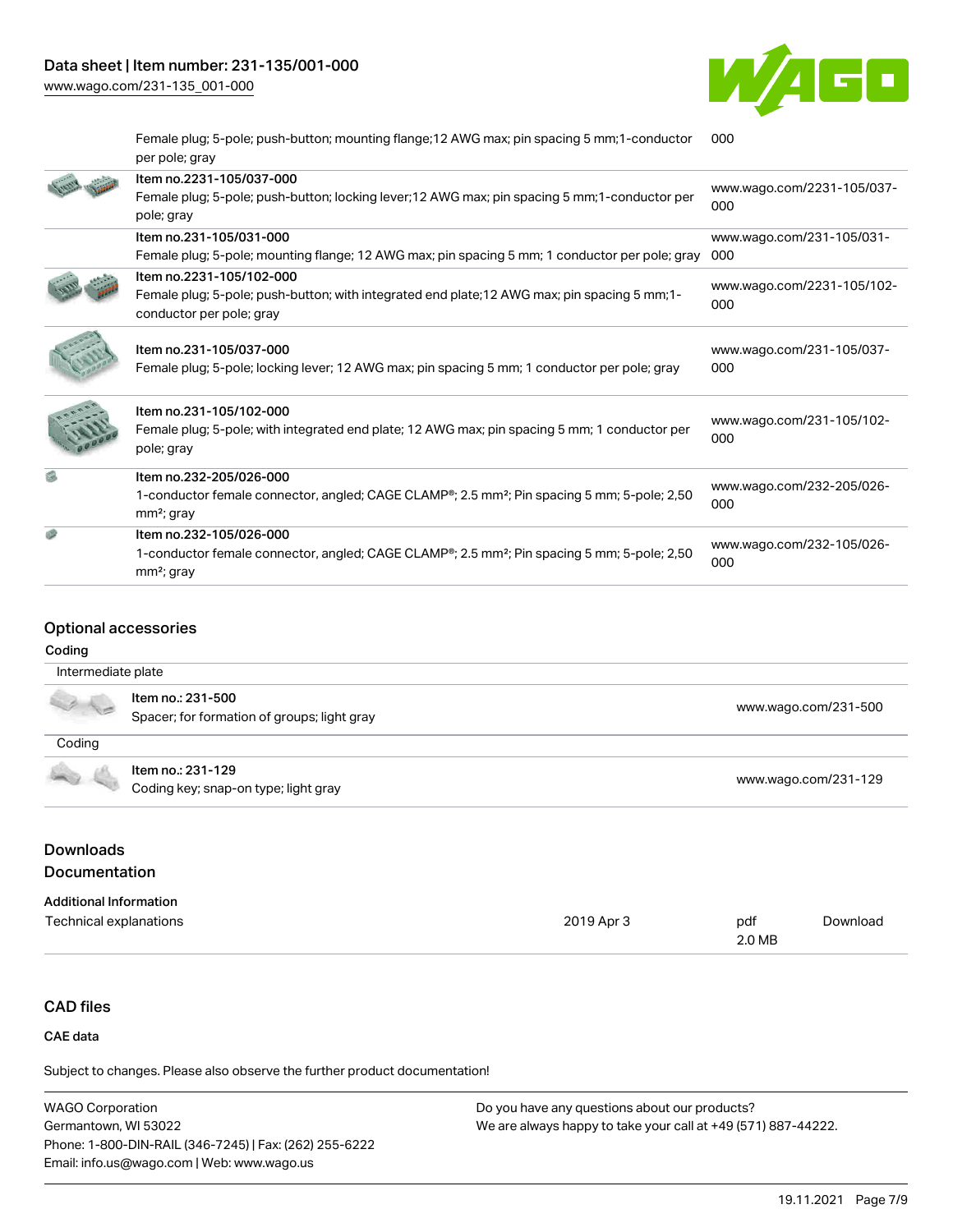W/AGO

| EPLAN Data Portal 231-135/001-000                                                                                                                                      | <b>URL</b> | Download |
|------------------------------------------------------------------------------------------------------------------------------------------------------------------------|------------|----------|
| ZUKEN Portal 231-135/001-000                                                                                                                                           | <b>URL</b> | Download |
| EPLAN Data Portal 231-135/001-000                                                                                                                                      | <b>URL</b> | Download |
| <b>PCB Design</b>                                                                                                                                                      |            |          |
| Symbol and Footprint 231-135/001-000                                                                                                                                   | <b>URL</b> | Download |
| CAx data for your PCB design, consisting of "schematic symbols and PCB footprints",<br>allow easy integration of the WAGO component into your development environment. |            |          |
| Supported formats:                                                                                                                                                     |            |          |
| П<br>Accel EDA 14 & 15                                                                                                                                                 |            |          |
| $\blacksquare$<br>Altium 6 to current version                                                                                                                          |            |          |
| ш<br>Cadence Allegro                                                                                                                                                   |            |          |
| DesignSpark                                                                                                                                                            |            |          |
| ш<br>Eagle Libraries                                                                                                                                                   |            |          |
| ш<br>KiCad                                                                                                                                                             |            |          |
| П<br>Mentor Graphics BoardStation                                                                                                                                      |            |          |
| ш<br>Mentor Graphics Design Architect                                                                                                                                  |            |          |
| Ш<br>Mentor Graphics Design Expedition 99 and 2000                                                                                                                     |            |          |
| $\blacksquare$<br>OrCAD 9.X PCB and Capture                                                                                                                            |            |          |
| Ц<br>PADS PowerPCB 3, 3.5, 4.X, and 5.X                                                                                                                                |            |          |
| ш<br>PADS PowerPCB and PowerLogic 3.0                                                                                                                                  |            |          |
| $\blacksquare$<br>PCAD 2000, 2001, 2002, 2004, and 2006                                                                                                                |            |          |
| Pulsonix 8.5 or newer<br>ш                                                                                                                                             |            |          |
| <b>STL</b>                                                                                                                                                             |            |          |
| 3D STEP                                                                                                                                                                |            |          |
| ш<br>TARGET 3001!                                                                                                                                                      |            |          |
| View Logic ViewDraw                                                                                                                                                    |            |          |
| Quadcept                                                                                                                                                               |            |          |
| Zuken CadStar 3 and 4<br>ш                                                                                                                                             |            |          |
| Zuken CR-5000 and CR-8000                                                                                                                                              |            |          |
| PCB Component Libraries (EDA), PCB CAD Library Ultra Librarian                                                                                                         |            |          |
| CAD data                                                                                                                                                               |            |          |
| 2D/3D Models 231-135/001-000                                                                                                                                           | URL        | Download |
| Subject to changes. Please also observe the further product documentation!                                                                                             |            |          |

WAGO Corporation Germantown, WI 53022 Phone: 1-800-DIN-RAIL (346-7245) | Fax: (262) 255-6222 Email: info.us@wago.com | Web: www.wago.us